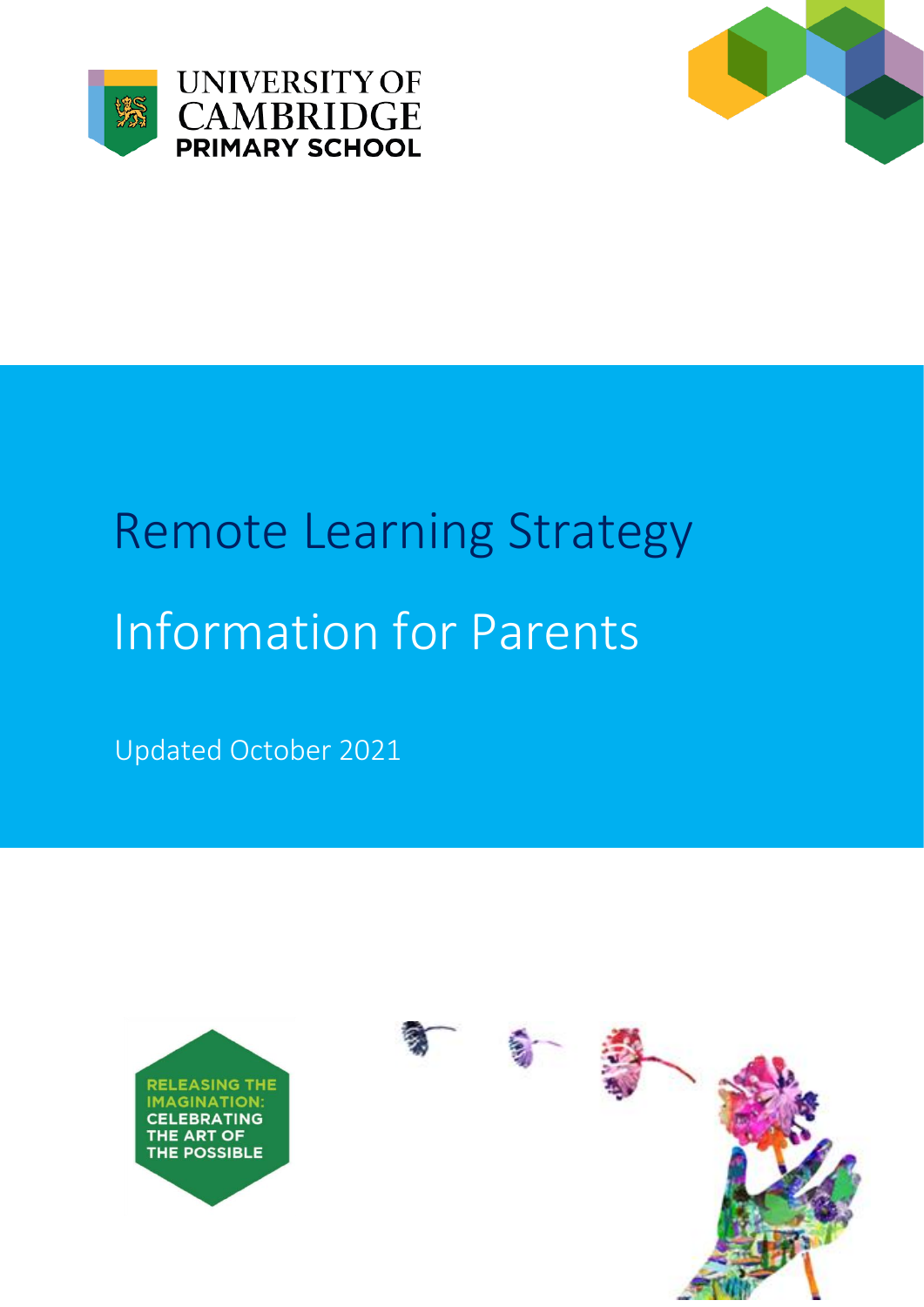#### Aims

This guided is intended to provide clarity to parents or carers about what to expect from remote education where restrictions require children to remain at home. Our Remote Learning strategy aims to:

- monitor the safety and wellbeing of all children
- support children to continue to learn through a remotely adapted curriculum
- support parents to access remote learning with ease
- mitigate and remove potential barriers to children accessing remote learning

# Rationale

The school is tasked to continue educating children remotely whilst the school is closed to the majority of pupils. During this time, the school adapts methods of teaching to reflect the needs of pupils as they access learning remotely at home and the challenges that this brings for them.

We use the following principles of high quality teaching to guide our method of delivery (McAleavy & [Gorgen, 2020](https://edtechhub.org/wp-content/uploads/2020/05/remote-teaching.pdf)):

- 1. Planning and teaching well-structured lessons (structure)
- 2. Adapting teaching when appropriate to meet individual needs (adaptation)
- 3. Making accurate and productive use of assessment (assessment)

The [EEF](https://educationendowmentfoundation.org.uk/public/files/Publications/Covid-19_Resources/Remote_learning_evidence_review/Remote_Learning_Rapid_Evidence_Assessment.pdf) finds that the quality of remote teaching is reliant on many of the same factors involved in effective instruction:

- ensuring pupils receive clear explanations
- supporting growth in confidence with new material through scaffolded practice
- application of new knowledge or skills
- enabling pupils to receive feedback on how to progress

We use a blended approach - a mixture of forms of online learning to try and make the most that each brings (e.g. recorded videos ensure well crafted focused sessions that children can repeat as needed).

In a review of research comparing different types of online learning, the [EEF](https://educationendowmentfoundation.org.uk/public/files/Publications/Covid-19_Resources/Remote_learning_evidence_review/Remote_Learning_Rapid_Evidence_Assessment.pdf) concluded that 'live teaching' was not superior in itself; there was "no clear difference between teaching in real time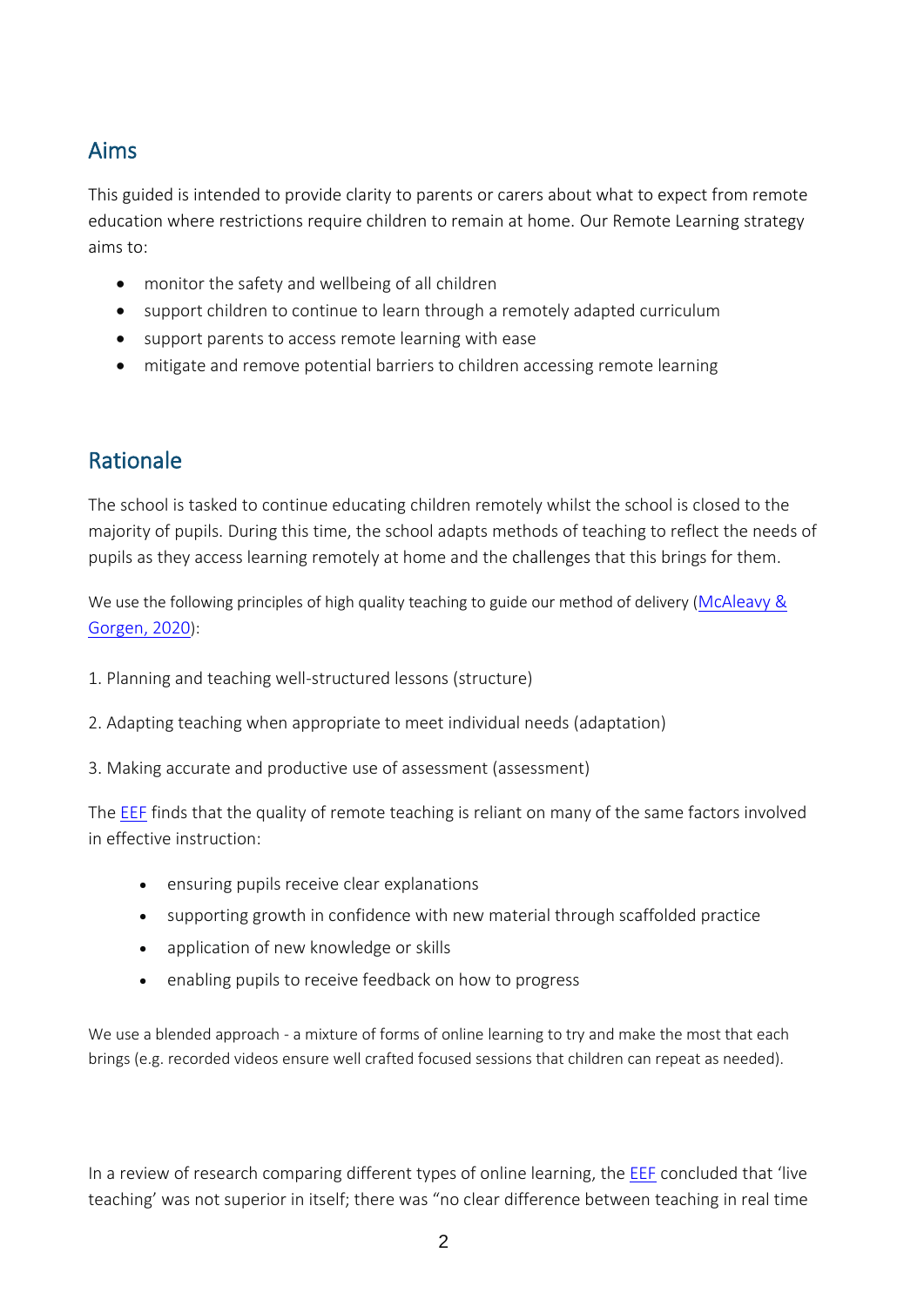("synchronous teaching") and alternatives ("asynchronous teaching"). The EEF reported the following findings:

- Teaching quality is more important than how lessons are delivered
- Peer interactions can provide motivation and improve learning outcomes
- Supporting pupils to work independently can improve learning outcomes
- Different approaches to remote learning suit different types of content and pupils
- Ensuring access to technology is key, especially for disadvantaged pupils

# **Eligibility**

Remote learning provision is a legal requirement for children who have a positive COVID test result and are self-isolating. Children that are not eligible for remote learning are:

- Those who have returned from abroad recently and without exceptional circumstance approved by the Executive Headteacher.
- Those who have had a positive test result but are sick; in this case they should rest and parents inform the school when their child is well enough to start remote learning
- Those whose parents have decided to self-isolate their child in the case of the child not having a positive COVID test result
- Children who fall into these categories will be marked as an unauthorised absence and normal attendance policy procedures apply

Please see following resources:



## Remote Curriculum

Under guidance from the Department for Education, schools are required to provide 3 hours of online learning to Key Stage 1 and 4 hours of learning to Key Stage 2. This time includes all learning tasks and does not equate to 3-4 hours of instruction, live teaching or videos. Teachers provide a suggested timetable to offer structure to the day with indication of which lessons to join remotely and linked resources. We ask for families to support children to upload and submit assignments that they complete on Tapestry or Teams so their teacher can monitor their progress and be in touch should they have any concerns. We teach the same curriculum remotely as we do in school wherever possible and appropriate. However, we have needed to make some adaptations in some subjects.

## Being Safe and Ready Online

When helping your child to remotely join a live session with their class, please note the following protocols. Please support your child to: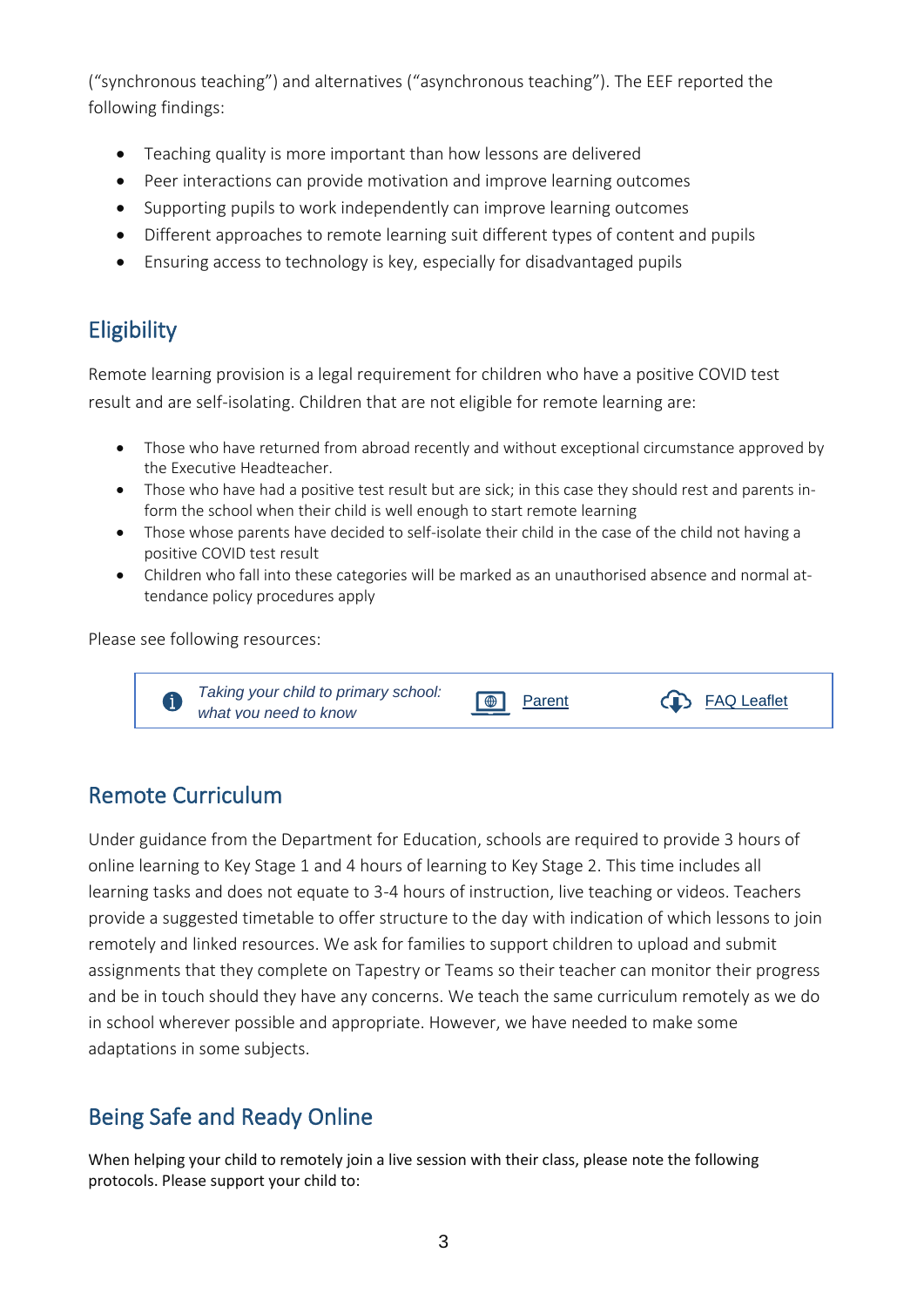- Be set up in a shared space in the home where they can be supervised
- Be dressed appropriately
- Be comfortable and ready to concentrate without any distractions nearby (including no food during lessons)
- Have ready a pen or pencil and with their journal/assigned worksheet to write on
- Keep their camera off as the default setting and then turn it back on if the teacher requests for them to speak on a one-to-one basis.
- Keep their microphone muted as the default setting and then unmute themselves when answering a questioning or speaking with the teacher on a one-to-one basis.

For general guidance about such as setting up age appropriate controls, privacy settings and screen time recommendations, see the government guidance here[: staying safe online.](https://www.gov.uk/guidance/covid-19-staying-safe-online)

## Accessing Online Learning

To set children learning assignments, Tapestry is used in EYFS and in Microsoft Teams in Key Stage 1 and 2. Every child has a username and password which gives them access to these platforms. Please email the school office [enquiries@universityprimaryschool.org.uk](mailto:enquiries@universityprimaryschool.org.uk) should you need a reminder of these login details.

The school is able to loan out laptops for families who do not have access to adequate technology. Parents can contact the school office if they require a loaned device to access online learning or need support with internet access. If your family has difficulty in printing any worksheets, these can be collected from the school office on request or sent by post if needed.

## Additional Online Learning Resources

Alongside scheduled sessions, we offer additional online learning resources for children and parents to access. Children have online subscriptions and logins to the following platforms:



On th[e school website](https://universityprimaryschool.org.uk/learning-and-curriculum/), parents can navigate to the 'additional online resources' tab of their child's year group page to access a range of open access online resources. Alongside the core timetable offer, teachers regularly release extra-curricular online teaching videos such as those in singing, PE and art.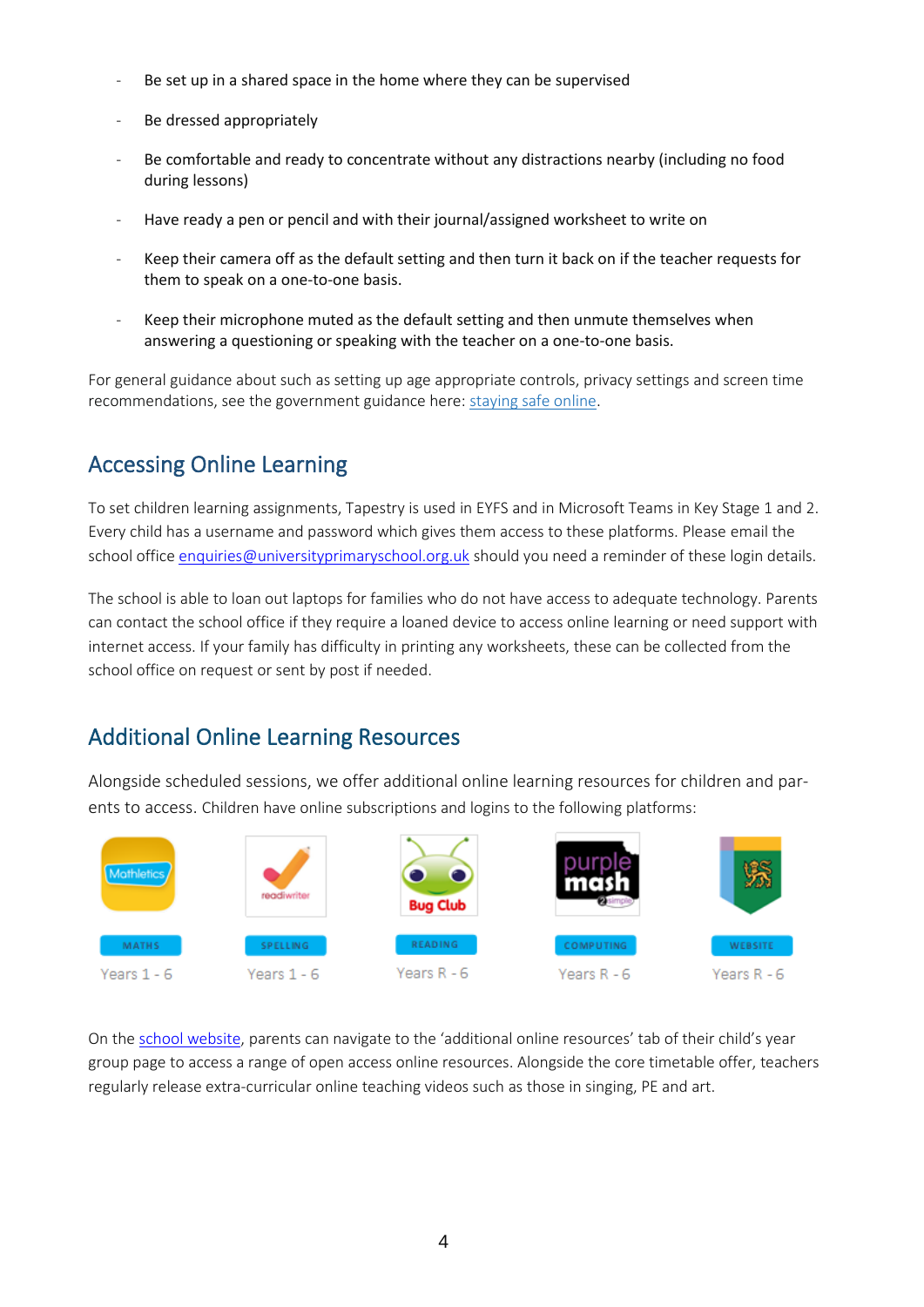#### Procedure

1. Parents notifies the school office to inform that their child has a positive COVID result



- Class Teacher enquires about the health and wellbeing of the child,establishes what the return date of the child to school and checks parents have their child's Teams login details.
- Class teacher to explain how remote learning will work over the next period:
	- o The child will remotely join classroom lessons
	- o Assignments (class practice/task sheets will be uploaded on Teams or Tapestry)
	- o Children will submit assignments and teachers will give a short written acknolwedgement or feedback comment for all assignments uploaded
- Class Teacher to send follow up email to parents to confirm the arrangements and dates by email and copy in the Phase Leader and Associate Headteacher.
	- o a timetable of which lessons they can join remotely for (Phonics/Spelling, English, Maths, Topics inputs)
	- o The teams meeting link for them to use to join



3. The class teacher sends follow-up email to parents and team